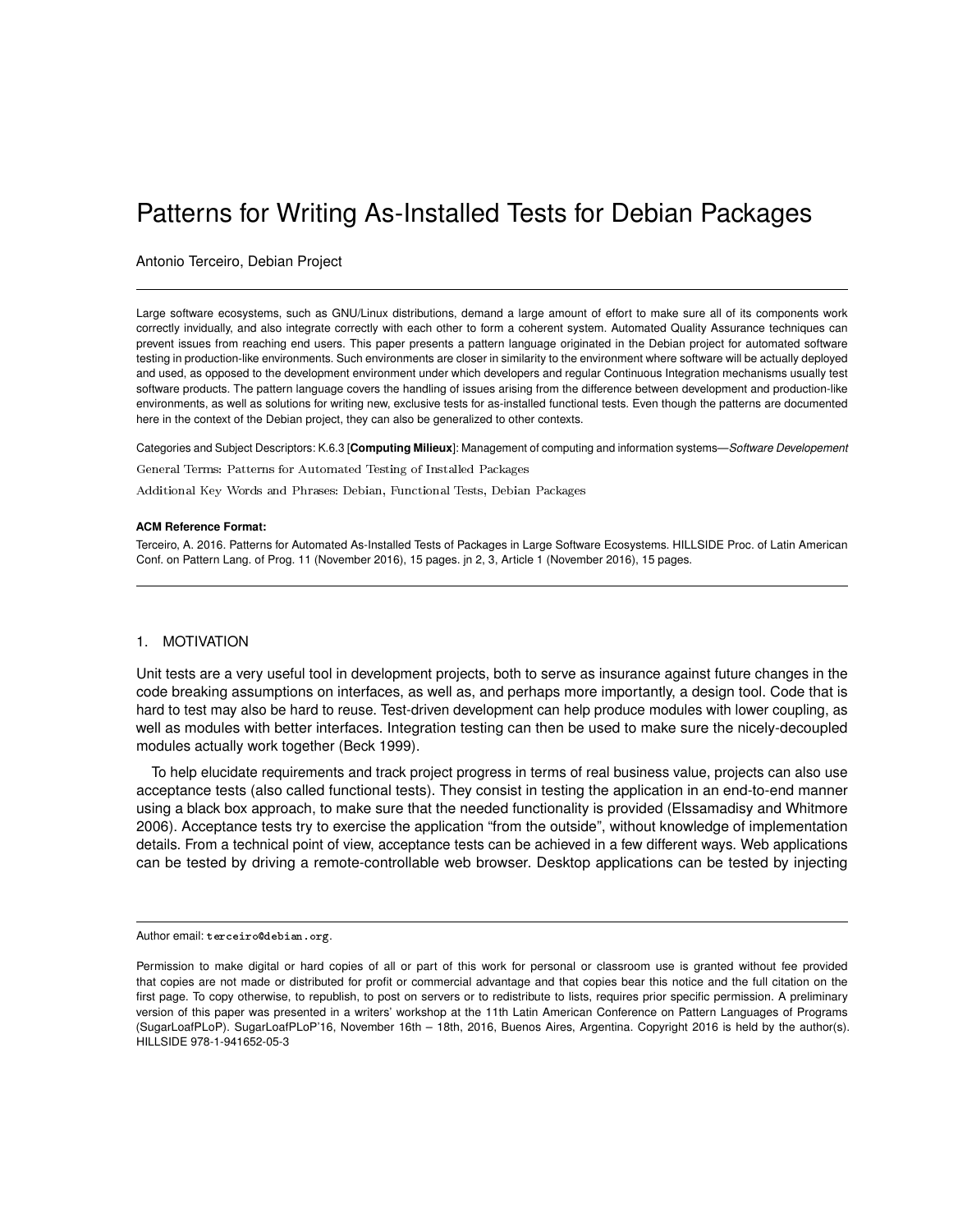synthetic keyboard and mouse input. Command-line applications can be invoked directly. During these interactions, testing code provides predefined input and makes assertions on the produced outputs.

All of these, and other types of testing are very important, but they are usually executed in a development environment, that is, a source code checkout, and with development tools installed. That environment is not representative of the production environment: end user machines in the case of end-user applications, or server machines in the case of server-side applications. This production environment is usually only exercised during manual Quality Assurance (QA) activities.

Existing automated tests can be reused when performing automated QA in production-like environments. All of the existing unit, integration or acceptance tests can be useful in this context. Besides, specific production deployment tests can also be created.

This paper describes patterns for automated testing of software packages in production-like environments, as noticed in the context of the Debian Continuous Integration project. Throughout the paper, examples will be based on Debian's automated testing infrastructure, but the concepts presented can be easily generalized.

The author has been involved in adding and reviewing tests for an expressive number of software packages in the Debian project. This experience led to the perception of recurring similarities among package test suites, and prompted the writing of this paper.

# 2. BACKGROUND: AUTOMATED PACKAGE TESTING IN THE DEBIAN PROJECT

The Debian project<sup>[1](#page-0-0)</sup> is an association of individuals who pursue the common goal of providing a completely free<sup>[2](#page-0-0)</sup> Operating System. Debian's motto is "The Universal Operating System", and the Debian OS is suitable for use in a range of scenarios: workstations, servers, embedded devices, and others.

## 2.1 The Debian development process

Software in Debian – and in other software distrubutions – is organized in terms of packages. Every end user program, system utility or library is provided as a package. For example, in Debian the GNU Debugger is provided by the gdb package, and the Evince PDF reader is provided by the evince package.

The source code of a package is known as *source package*. Using development tools, a source package can be compiled to produce one or more *binary packages*. The binary packages are the artifacts that can be installed on the user systems. In Debian, and in all of the systems derived from it, the binary packages use the .deb format. Another well-known binary package format is the RPM (.rpm) format, used by RedHat Linux and its derivatives.

Packages can have dependencies between them, and each package provides metadata specifying its dependencies on other packages. For example an application package must depend on all of the libraries used by the application, so that when an user requests the installation of a given application, the package management software can also automatically install all the necessary libraries.

At any time, there are 3 distributions of the Debian OS:

—stable only receives updates for important bug fixes and security issues. It is the official Debian release, and is the version recommended for usage by end users in private and corporate environments.

—testing is the next release in preparation.

 $1$ <https://www.debian.org/>

 $2$ as in "free software" (also known as "open source"). The conceptual difference between "free software" and "open source" is outside of the scope of this paper.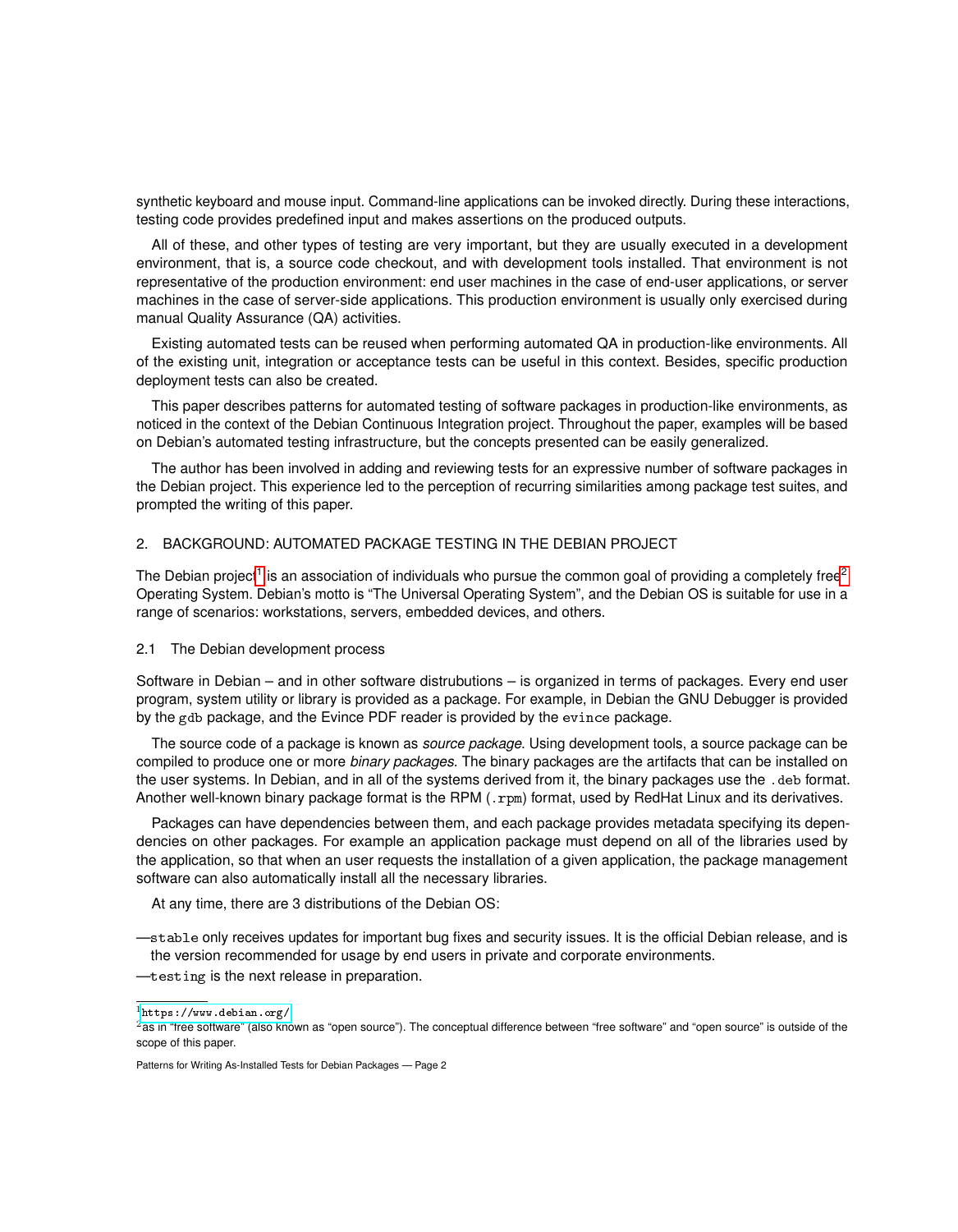—unstable is the main entry point for software updates. It receives direct updates from developers on a rate of hundreds or even thousands per day.

Non-maintenance software updates are introduced by publishing new versions of the corresponding packages first to the unstable distribution. Those packages will them migrate automatically from unstable to testing based on the following criteria:

- —they have spent a given number of days in unstable without a critical bug<sup>[3](#page-0-0)</sup> being reported against that new version<sup>[4](#page-0-0)</sup>.
- —all of their dependencies are already available in testing, or are available in unstable and also satisfy the "N days without critical bugs" criteria.

Since updates to testing are guarded by a quarantine period in unstable, testing presents a good balance between recent software with the greatest new features and stability. This way, testing is a reasonably safe system for advanced users.

Users of unstable, on the other hand, contribute directly to the development of Debian, receiving all updates first hand, and having the ability to report issues to the attention of the package maintainers in order to prevent critical issues from reaching testing, therefore performing a Quality Assurance for the next release. As a consequence, users of unstable are expected to be able to fix their systems by themselves when problems that can't be fixed by a software update happen. For example, an issue that arises on a package upgrade can be fixed by reverting to a previous version, or by applying a manual workaround. The idea is that issues that happen on upgrades for users of unstable are fixed before they reach testing. Since testing will be the next stable, it also prevents those issues from affecting users upgrading systems from one stable release to the next.

# 2.2 Automated testing

Several types of issues can be detected with automated testing, which scales better and lets humans focus their work on areas where automation can't (yet) help them. In the Debian context, automated testing can help identify the following types of issues:

- —If a library update brings incompatible behavior changes, existing applications that use such a library and that contain assumptions about the previous behavior might start to malfunction.
- —In the same manner, changes in the packages forming the base system which are implicit dependencies of all packages and therefore do not need to be explicitly listed in the dependency metadata – can invalidate assumptions made by code in programs.
- —If a new version of program A starts to use functionality from another program B, but the package maintainer forgets to include that new dependency in the package metadata (because he/she already had B installed in their system during local testing), users installing A for the first time or upgrading from a previous version of A will have problems because B will not be automatically installed by the package management software.
- —Bugs caused by programming errors that only manifest themselves on special circumstances, such as specific days of the week, or months.

 $3$ critical bugs include security-related bugs, bugs that cause the user to lose precious data, or that prevent the package from operating correctly at all.

 $4$ the exact number of days depends on the nature of the update. The standard is 5 days, but new package versions that contain security updates may require less time (2 days). The package maintainer can also choose a longer delay (10 days) if he/she wants to make sure more users will be able to test those changes and report any issues back.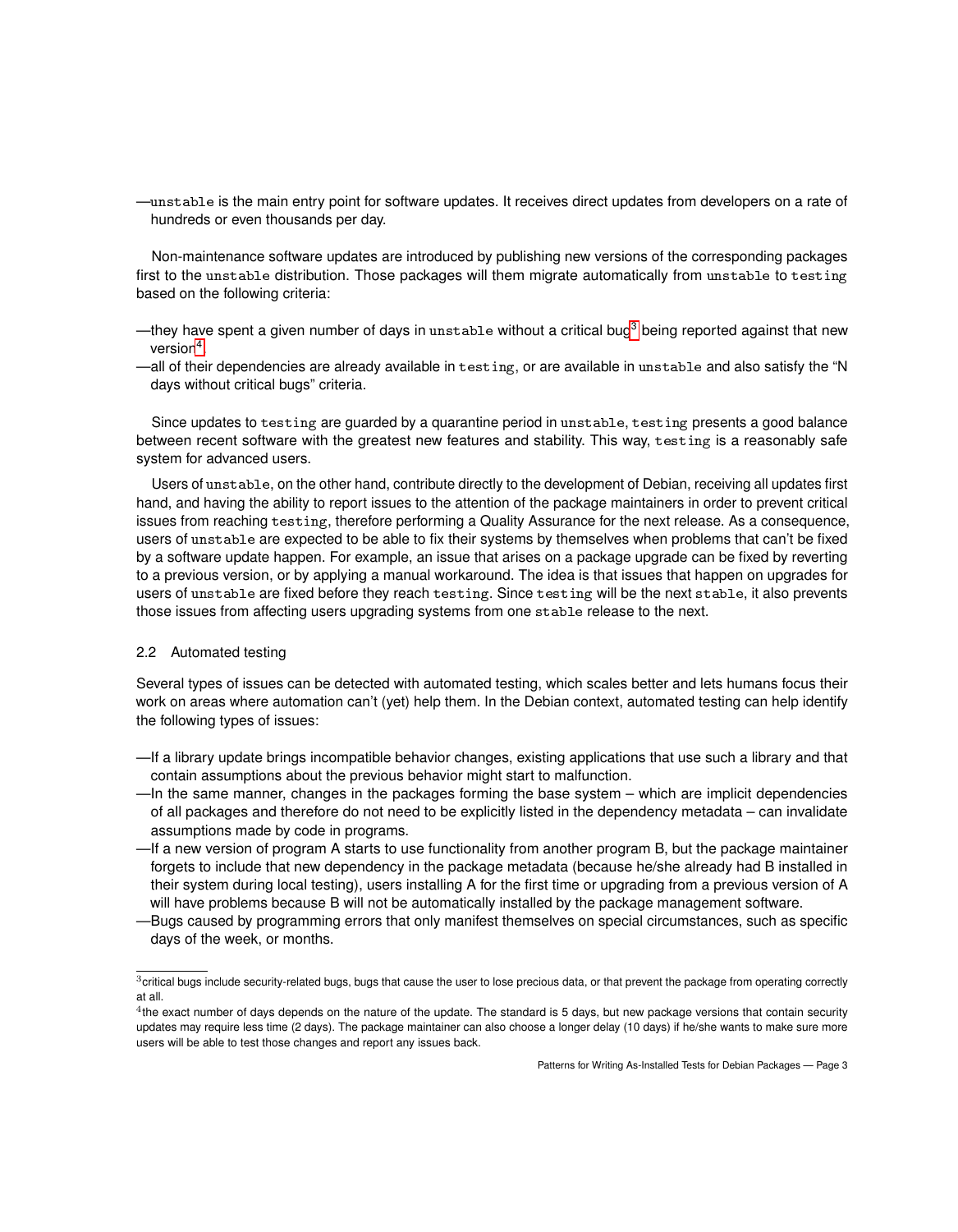Each Debian source package can include metadata specifying how to execute tests for that package, as defined in an specification known as DEP-8<sup>[5](#page-0-0)</sup>. Those tests can assume they will be executed with the corresponding binary packages installed on a test system (called a "test bed"), and must exercise the functionality in the package from the point of view of an user. Some tests are writen by the original authors of the package, and Debian-specific tests might be written by the corresponding Debian maintainer.

The main test runner implementation for DEP-8 tests is a tool called autopkgtest<sup>[6](#page-0-0)</sup>, which supports several types of test beds: Linux containers, virtual machines – both local ones, and on the cloud, and running the tests locally without any virtualization. autopkgtest will first install the corresponding packages into the test system, and then run the tests. If the installation of the packages under test (or of any of their dependencies) fails, the test run is considered failed, which is consistent with the development policy since a installation failure is considered a critical bug. If the installation succeeds, then the actual test code will be executed, and its exit status will be used to determine the status of the test run.

Given that the packages are properly installed before running the tests, the tests can make several assumptions. Any programs will be installed on the system-wide location for programs and can be invoked directly. System services such as servers will be automatically started and can be accessed by test scripts. Libraries are available in the system-wide locations and can be directly used by test programs.

The Debian Continuous Integration project<sup>[7](#page-0-0)</sup> is a service that executes those tests on the cloud whenever a new version of the package or of any of the packages in its dependency tree reaches the Debian package repository (or otherwise once a month even if no dependency has changed). It provides a useful quality assurance tool during the development cycle of a new version of the Debian operating system.

When the Debian CI platform was first introduced in January of 2014, less than 200 packages were being tested. As of this writing (January 2017), more than 6,500 packages are being tested. This represents an average growth rate of aproximately 175 packages a month, or almost 6 packages a day.

## 2.3 A brief introduction to the DEP-8 specification

The DEP-8 specification defines how Debian packages can specify tests to be executed by an automated infrastructure. In this section we provide a brief description of that specification, just enough for the examples to make sense.

A Debian source package can specify its tests by including a file called debian/tests/control, i.e. a file named control inside the directory debian/tests. This file should contain one or more RFC822-style paragraphs. An example:

```
Tests: test1, test2
Tests: test3
```
Depends: @, shunit2

Test-Command: wget http://localhost/package/ Depends: @, wget

It is important to note the semantics of the following fields:

 ${\rm ^5}$  <http://dep.debian.net/deps/dep8/> <sup>6</sup><http://packages.debian.org/autopkgtest>  $7$ <https://ci.debian.net/>

Patterns for Writing As-Installed Tests for Debian Packages — Page 4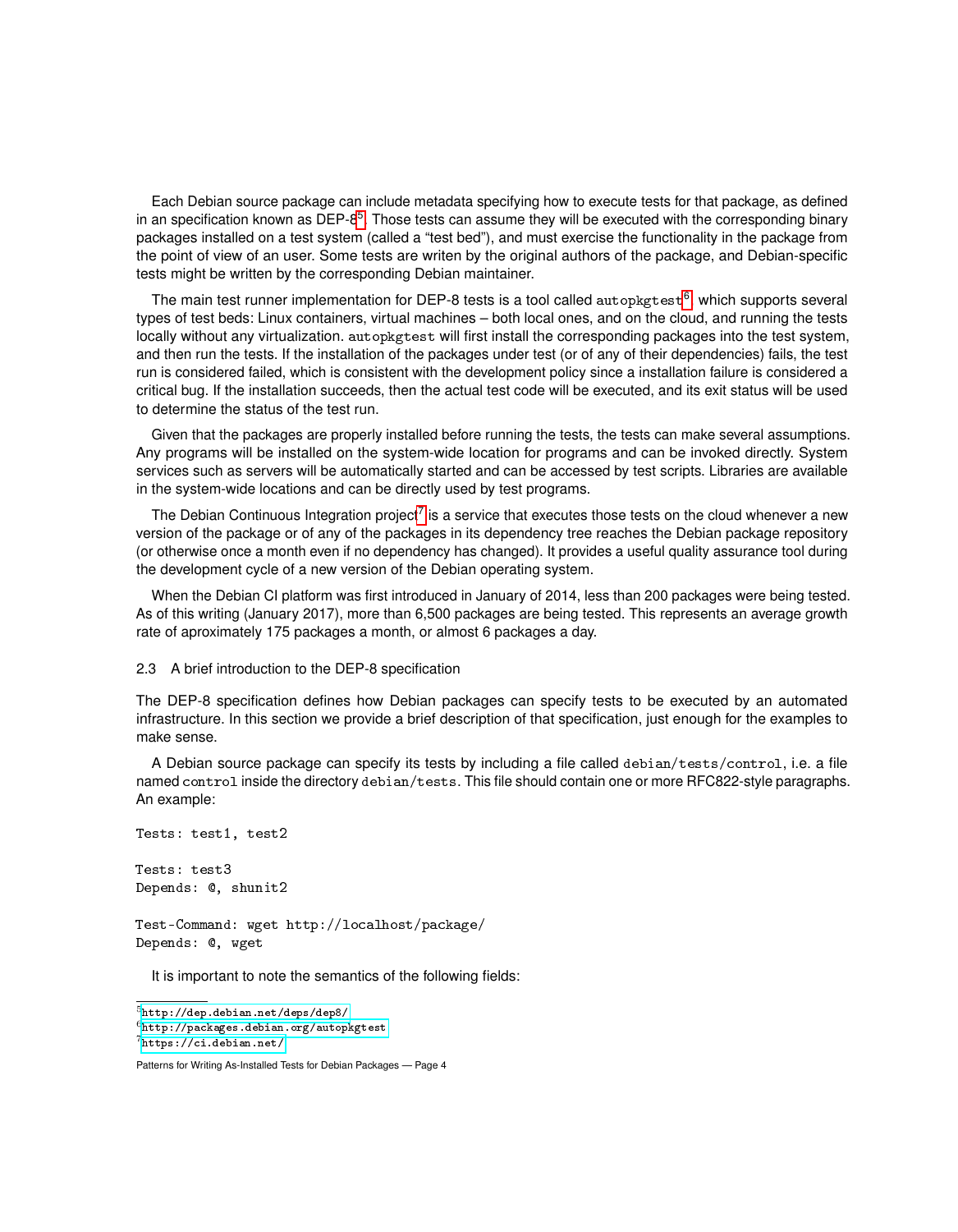- —Tests contains a comma-separated list of test program names, assumed to be in the debian/tests directory. During the test run, each program is assumed to be a separate test, and is executed. If it exits with a status code of 0 (the status code of a successful command in the UNIX tradition), the corresponding test is assumed to have passed. Any other status code means a failure.
- —Test-Command contains a direct command that is executed, and its status code is handled in the same way as Tests: if the command finishes with status 0 the test passed, otherwise it failed.
- —Depends indicates which packages need to be installed in the testbed *before* the corresponding test is executed. The @ symbol is handled in a special way, and means "all the binary packages produced from this source package", and is the default when the Depends: field is ommited (for example in the first paragraph of the example above).

There are other supported fields, but they are details that can be ignored for the purposes of this paper. Interested readers may refer to the actual specification for more information.

# 3. PATTERNS

This pattern language helps package maintainers with providing automated tests for a package. Figure [1](#page-4-0) displays all of the patterns, in a suggested order of application. The first and obvious choice should be to [Reuse Existing](#page-4-1) [Tests](#page-4-1) that already come with the package. From there, the solid black arrows point what to try next.



<span id="page-4-0"></span>

# <span id="page-4-1"></span>3.1 Reuse Existing Tests

The original authors of the package provide tests. Those tests are intended to be executed against the source tree, but still they are an useful assessment of whether the package works.

# **However, the package does not have as-installed tests.**

The package maintainers might not have the time or the skills necessary to write the tests themselves. On the other hand, the original authors of the software already spent time and effort writing tests that work for them. Those tests might already be used for continuous integration on different platforms.

Therefore:

# **Implement as-installed tests as a simple wrapper program that calls the existing tests provided by the original authors of the package.**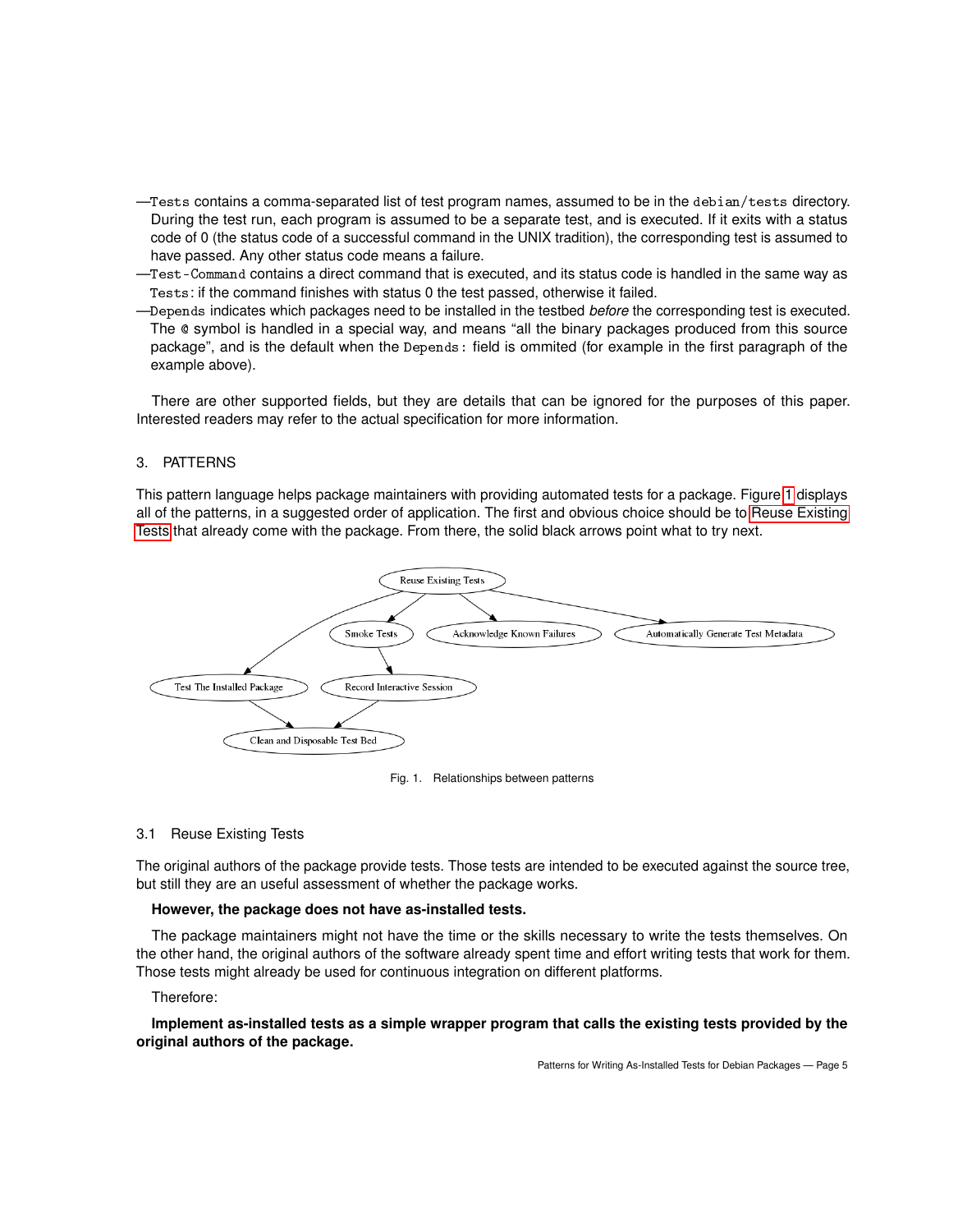Reusing *Unit tests* is very useful as they make sure that the modules in the code still work as compilers/interpreters, libraries and other system components get upgraded. Unit tests work even if the package has no user interaction interface, which is for example the case for libraries.

Reusing *Acceptance tests* is even more useful as they make sure that the user interaction interfaces continue to work as the infrastructure under the package changes.

A large part of *Ruby and Perl packages in Debian* are provided by their original authors with automated tests. The corresponding Debian packages will run them both during package builds, and when testing the installed package.

In practical terms, a very large part of the Debian packages that have as-installed test suites are in fact reusing the tests provided with the package with some small customization.

Let's examine the tests for the LXC package. LXC itself provides test programs, which in Debian are shipped in a lxc-tests package (i.e. they are not provided in the main lxc package. The main test script for LXC (debian/tests/exercise in the lxc source package) reads like this:

```
#!/bin/sh2 \# ...
  3 set -eu
  # ...
  5 for testbin in /usr/bin/lxc-test-*; do
6 STRING="lxc-tests: $testbin"
7 [ ! -x "$testbin" ] && continue
\bullet # ...
9 OUT=$(mktemp)
10 $testbin >$OUT 2>&1 && pass "$STRING" || fail "$STRING" "$testbin" "$OUT"
11 rm $OUT
12 done
13
14 [ "$TEST_FAIL" != "0" ] && exit 1
15
16 exit 0
```
The test script will call each of the test programs (line 5), and fail if any of them fails (line 14). In the above excerpt, the fail function is omitted, but one of its features is keeping a count of failed tests in the \$TEST\_FAIL global variable.

#### 3.2 Test The Installed Package

A package is being tested by reusing existing tests provided by its original authors, or tests prepared by its maintainers. The goals of the DEP-8 specification is to test software in its installed form. The advantage of doing that is to more closely reproduce an environment that is similar to what end user will have on their systems.

**Tests that exercise the source code tree do not effectively reproduce the conditions of production environments. And by using code from the source tree, such tests might pass even if the corresponding package is not installed at all!**

```
Patterns for Writing As-Installed Tests for Debian Packages — Page 6
```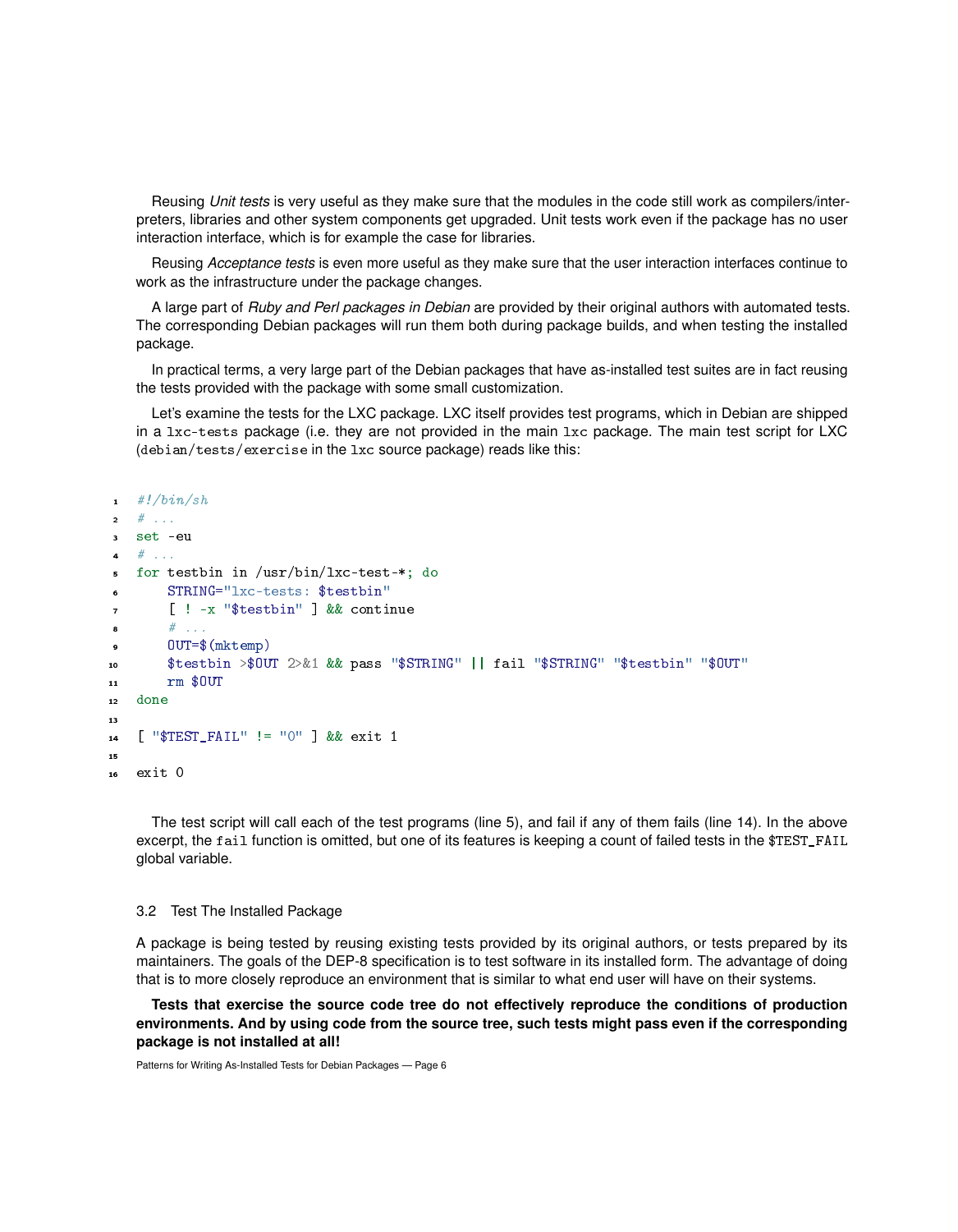Some test suites will explicitly use absolute locations to invoke programs or load library code from the source tree. This can usually be detected, for example, by the usage of keyworks that expand to the location of current file, such as \_\_FILE\_\_ in Ruby, or \_\_file\_\_ in Python.

Some test suites will rely on the testing framework in use to properly setup the runtime environment. They won't explitly reference code from the source tree. When running during a package build, the testing framework will make sure that programs and library from the source tree is available.

It might not be always clear which is which. Sometimes package maintainers will have to carefully stufy the test code.

Therefore:

## **Eliminate usage of programs and library code from the source tree in favor of their counterparts that have been installed system-wide.**

Run tests against the software package as it is installed on end user systems, by installing them from a repository of builds. The test programs themselves may be contained in the source code, but that is as far as the source code tree should be used during the tests.

Programs can be called directly since they should be installed at the system standard location for programs (e.g. \$PATH on Unix-like systems).

Libraries can be imported into test programs without looking them up in the local source directory.

In the case of packages written in compiled languages, no build is necessary, since the tests will be exercising the code that is already installed in the test system. If the tests themselves are not distributed with the package, they might need to be compiled. It should be possible to build only the tests without building all the rest of the code.

To make a test suite work both during a package build (when most probably the package is *not* already installed), and against an installed package, you **conditionally manipulate path-related environment variables**, based on whether the tests are running under autopkgtest or not:

```
1 if [ -z "$ADTTMP" ]; then
2 # if *not* running under autopkgtest, use programs from the source tree
     export PATH="$SOURCE_ROOT/bin:$PATH"
  4 fi
```
The example above uses the fact that as per the DEP-8 specification, the \$ADTTMP environment variable must be defined and contains the location of a temporary directory that the test code can use.

When test code explicitly loads library code from the source tree, they need to be changed to **remove explicit references to the source tree**. An example in Ruby:

require File.expand\_path(\_\_FILE\_\_, '../../lib/library')

Assuming the testing framework sets up the environment correctly, this can be replaced with something like the following:

```
require 'library'
```
Ruby packages have their library code under lib/ in the source tree, and most packages rely on the testing framework setting the Ruby load path correctly. When the test suite requests loading a given library file, Ruby will automatically select the version from the source tree. gem2deb-test-runner, the utility that runs tests in Ruby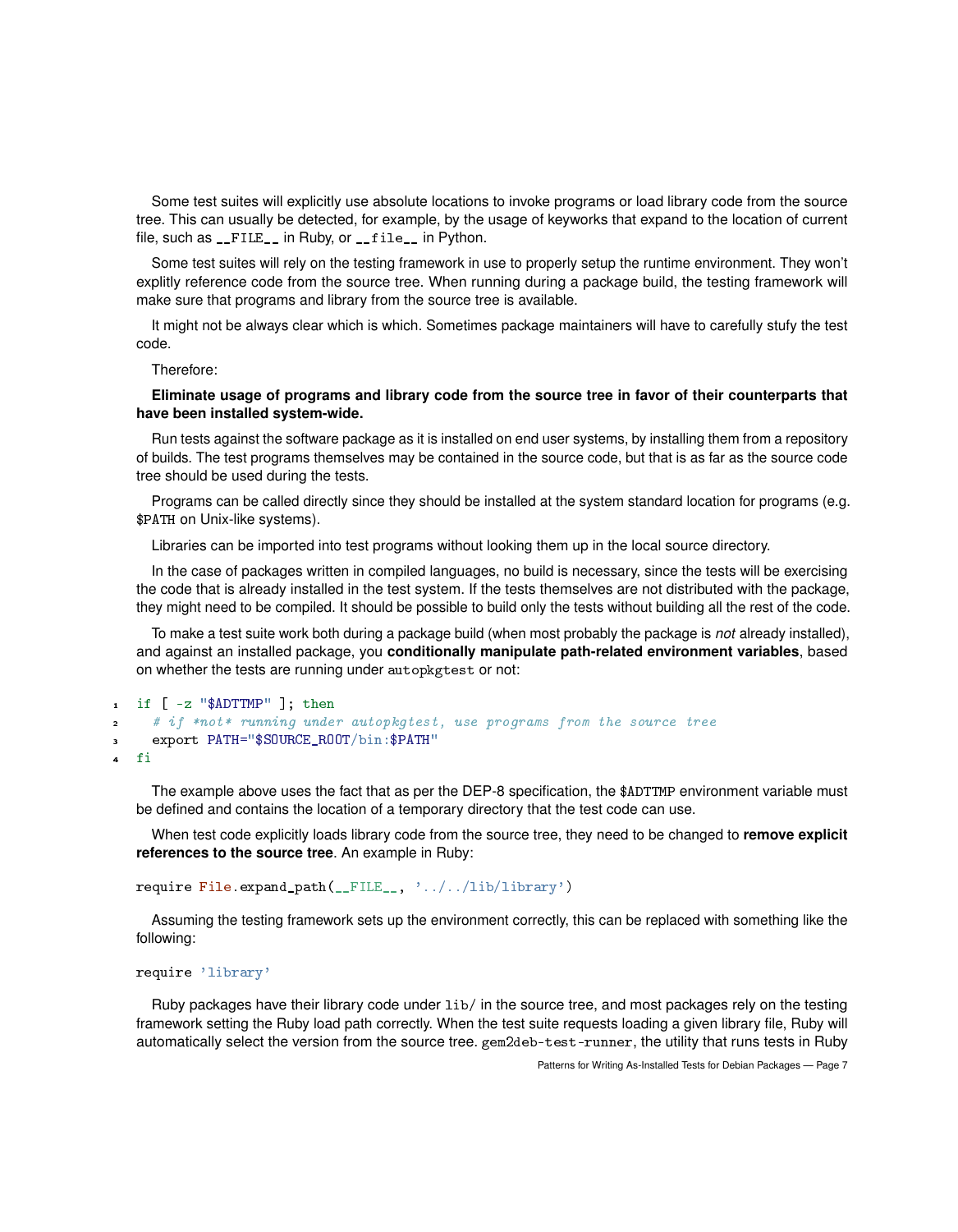packages, does a trick to avoid loading code from the source tree when testing installed packages. It will move the lib/ directory away, **making code from the source tree unavailable**. The Ruby interpreter will not find required libraries in the source tree, and fallback to looking them up in the system-wide locations.

pkg-perl-autopkgtest, the test runner helper for Perl packages, does something similar. It will **copy the test code to a temporary directory**, and run the tests from there. The Perl interpreter will have no reference to the original source tree, and we can be sure it won't be able to load code from it.

## 3.3 Clean and Disposable Test Bed

When preparing automated tests, it is important to make sure that the tests are reproducible. This includes not depending on any specificity of the system where they were first developer, as well as being able to reproduce a test run on any other system. Tests that execute consistently on automated infrastructures and are also easy to reproduce locally by developers are of fundamental importance for effective QA work.

# **Tests must reproduce the environment a user gets when the package being tested is installed on a clean system.**

In this context, reproducibility clearly implies automation. That automation may incur in variable amounts of effort. Package maintainers must weigh whether the upfront automation effort is worth, even though in the long run it usually is.

# Therefore:

## **Use virtualization or container technology to provide fresh and clean systems for the tests to run on.**

Package dependencies must be correctly specified so that when they are installed on a clean system, everything they need to work properly is also installed.

Any packages that are needed to run the tests, but not to make normal use of the package, must be specified as *test dependencies*. This includes testing libraries and tools, debugging tools, etc.

If the package is not completely ready to be used after a simple installation, the next steps must be automated in the test code. For example, a web application that might need properly configured web server before it can be actually used. Package maintainers can use this automation as a proof-of-concept of the documentation that explains uses how to perform this extra configuration.

During development of the tests themselves, it's useful to run them on a local system where all the dependencies are already installed, for a quick feedback loop. Running the tests against a clean system, however, is still a necessity before release.

autopkgtest itself already supports **different "virtualization" backends**, such as LXC (Linux containers), QEMU/KVM, and even spawning virtual machines on the cloud and connecting to them via SSH. It also supports a *"null"* virtualization backend, which will run the tests against the local system, assuming all dependencies are already installed. This is is useful during test suite development.

At the time of writing, Debian<sup>[8](#page-0-0)</sup> runs on LXC on the amd64 and arm64 hardware architectures, while Ubuntu<sup>[9](#page-0-0)</sup> runs QEMU/KVM for the amd64, i386 and ppc64el hardware architectures, and LXC on the armhf and s390x architectures.

<sup>8</sup><https://ci.debian.net/>

 $9$ <https://autopkgtest.ubuntu.com/>

Patterns for Writing As-Installed Tests for Debian Packages — Page 8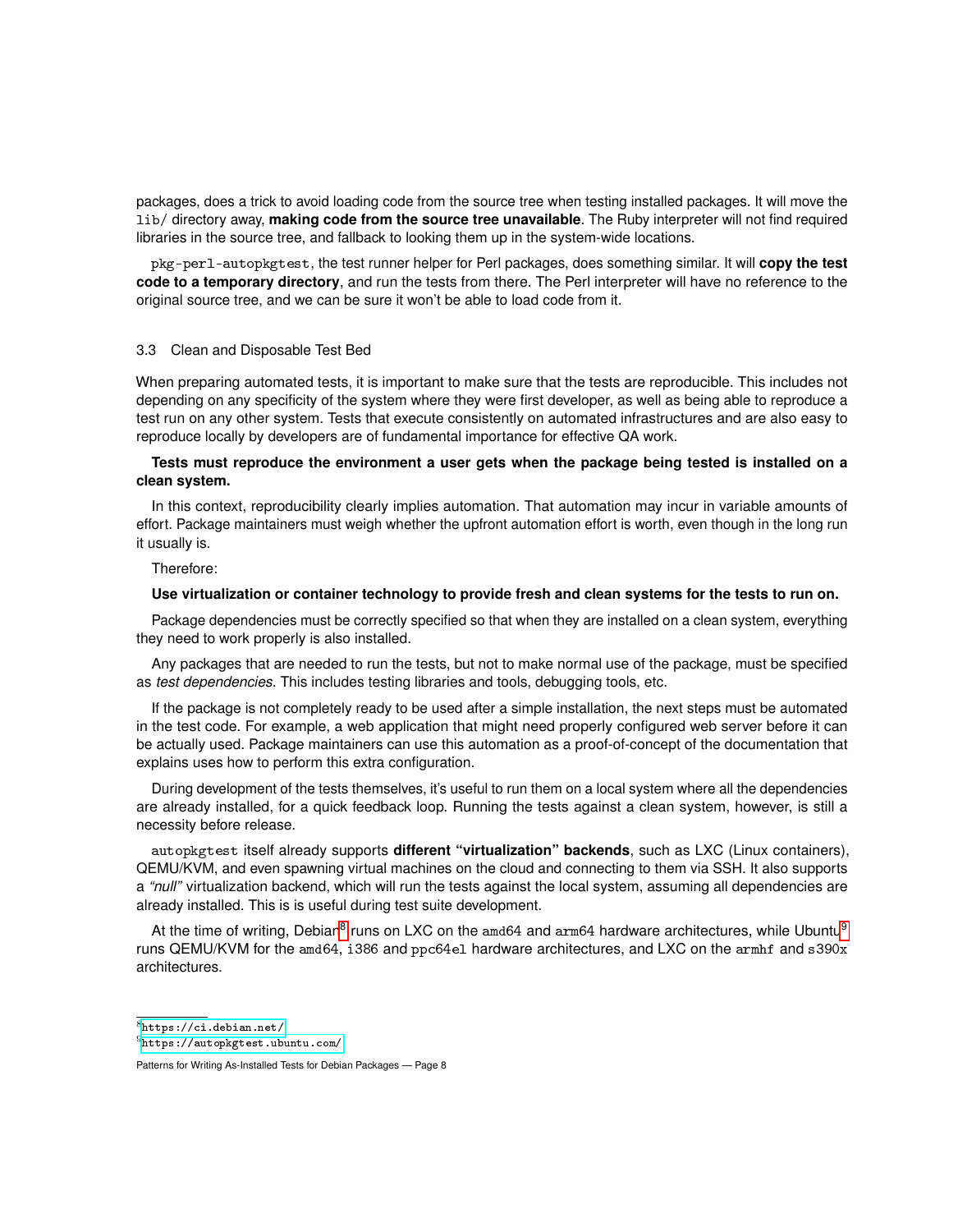## 3.4 Acknowledge Known Failures

A package has a extensive test suite.

## **The majority of the tests pass succesfully, but not all of them.**

These test failures can have several causes. Some tests migh assume they are testing the code in the source tree (instead of the installed code). There can can be failures due to known platform incompatibilities. There can also be random failures caused by fragile tests.

Ideally, we want 100% of the tests to pass. Maintainers should usually investigate each failure, and provide patches to fix the issues, be them in in the test code itself, or in the production code.

Whether of not each individual failure if severe enough to stop the package from being consumed by users is a maintainer decision. Not all features and corner cases are equally important, and it is sometimes acceptable to live with issues that will affect a small fraction of the users if the effort to have it fixed is too high.

One one hand, the effort required to investigate the causes of the failures will depend on the size of the test suite, on the number of failing tests, and on the complexity of each of the present issues. On the other hand, maintainers will often have limited time to handle the package. They may feel inclined to disable the test suite altogether.

### Therefore:

# **Make the failure of the tests that are known to fail non-fatal, so that only a failure in a test that was known to pass previously causes an overal tests failure status.**

The passing tests will act as a regression test suite. It is expected that the known-failing tests fail, but if any of the other tests fail, that is probably a sign that there is something wrong.

The list of tests to ignore can be kept in a explicit blacklist file, which can then be used as a "TODO-list" for investigating why exactly they fail, and how to fix them or the corresponding code. From time to time, maintainers need to review the blacklist file to check if there aren't tests that have been fixed in the meantime and now "just work".

It is important, however, to keep in mind that the ideal solution it to eventually get rid if all test failures. Maintainers can plan to spend time investigating the issues one by one, until eventually they are all resolved. Tolerating known failures is a way of being able to fix these issues gradually, while still benefiting from the known-good tests along the way.

The Ruby interpreter packages in Debian have a file called known-failures.txt which contains a **list of tests known to fail** when executed against a installed Ruby interpreter (as opposed to when they are executed against a source tree where a Ruby interpreter has just been built, when they all pass).

Let's look at an excerpt of the test runner code:

```
1 KNOW_FAILURES=$(dirname $(readlink -f $0))/known-failures.txt
2 # ...
3 for t in $tests; do
    if ruby2.3 test/runner.rb t > log 2 > & 1; then
5 echo "PASS $t"
      pass=\$(\$pass + 1))7 else
8 if grep "^$t$" $KNOW_FAILURES; then
        fail expected=$($($fail expected + 1))
```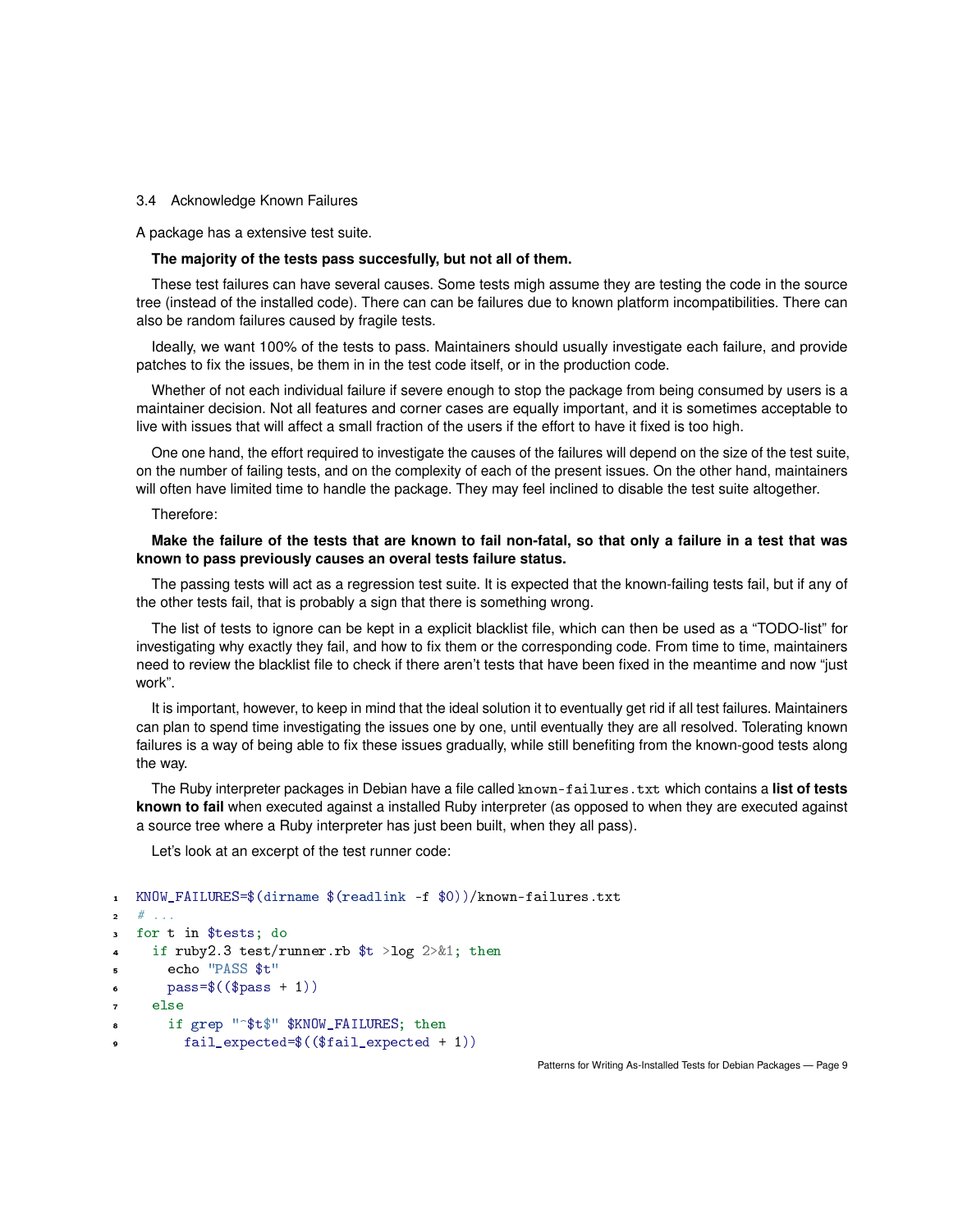```
10 echo "FAIL (EXPECTED) $t"
11 \# ...
12 else
13 fail=$(($fail + 1))
14 echo "FAIL $t"
15 \# ...
16 fi
17 \# ...
18 fi
19 \text{total}=\$((\$ \text{total } + 1))20 done
21 \quad # \quad . \quad .22 if [ $fail -gt 0 ]; then
23 exit 1
24 fi
```
Every test that fails is checked against the list of known failures (line 8), and counted as an expected failure or otherwise (lines 9 and 13). At the end, the test runner will report an non-success exit code only if there are failures that were not expected (lines 22–24). In all cases, the test runner produces a report like the following:

Finished --------

```
Tests executed: 744
            PASS: 714
            FAIL: 0
EXPECTED FAILURES: 30
```
## 3.5 Automatically Generate Test Metadata

Teams of maintainers will often have several similar packages. For example, teams that maintain packages written in the same programming language (e.g. the Ruby team, the Perl team). A large number of those packages will be able to be tested with very similar code, specially if the upstream community has well-known standards on how test suites are supposed to be executed.

## **Similar packages tend to have similar or identical test suite specifications.**

Having packages with duplicated test definitions makes it difficult to update all of them when some new testing requirement comes along. On the other hand, maintainers will usually not be able to use the exact same definition in all packages; some of them will need small variations.

Therefore:

### **Replace duplicated test definitions with ones generated automatically at run time.**

Having a central tool automatically generate test definitions at runtime allows similar packages to have their tests executed in the same way, without the need of carrying duplicated test definitions on each package. When developers come up with new ways of testing that group of packages, that can be introduced by modifying only that tool, instead of having to modify all packages.

Ruby packages in Debian have a **standard way of declaring how their test suite has to be executed** during build time. During the package build, gem2deb-test-runner is executed, detects how the test suite is supposed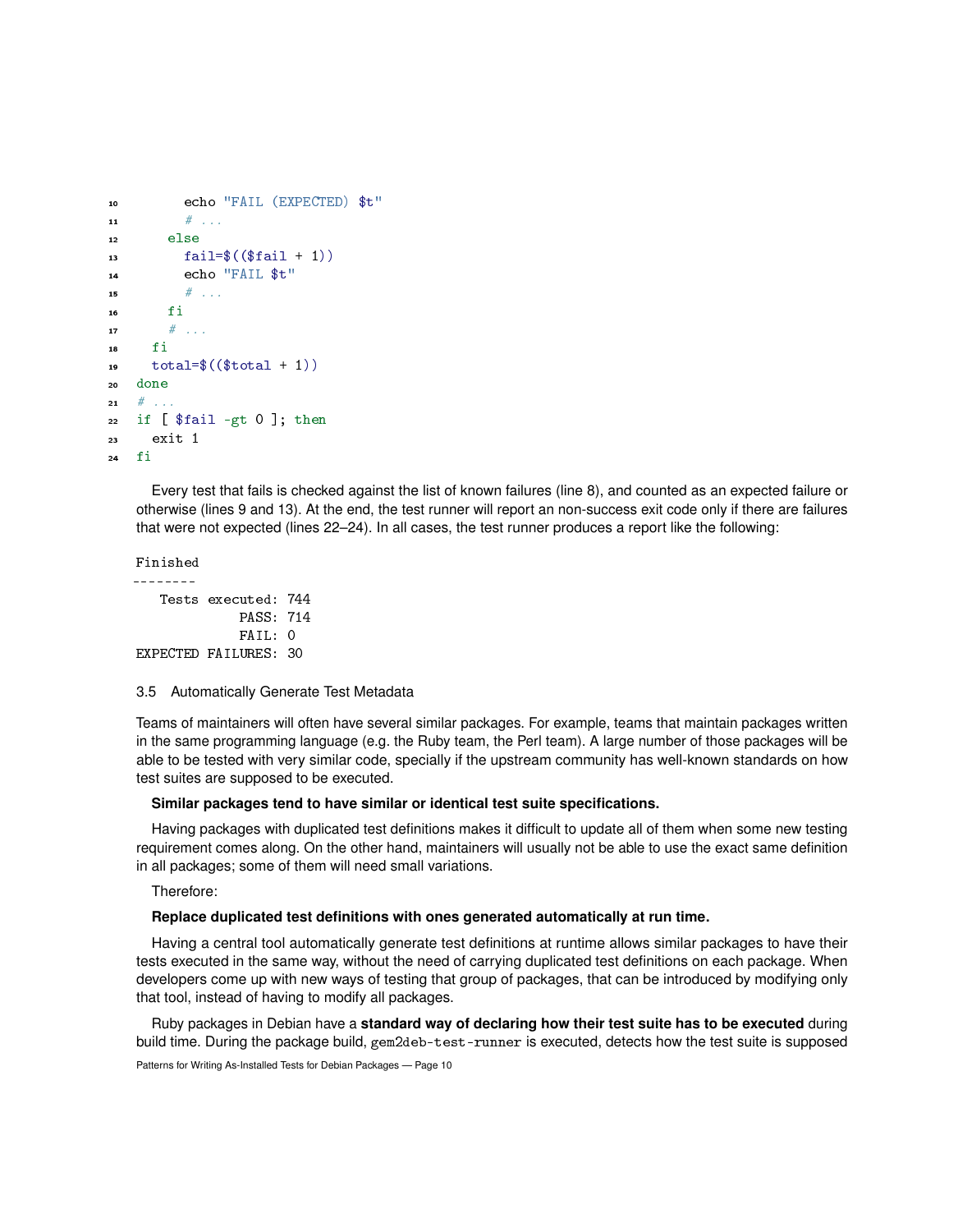to be executed, and executes it. For it to support also running the same test suite against the installed package, it just has to receive the --autopkgtest command line option. This makes it possible not to include an explicit – and duplicated – test declaration on every package; instead, the testing infrastructure assumes an implicit declaration that looks like this:

```
Test-Command: gem2deb-test-runner --autopkgtest --check-dependencies 2>&1
Depends: @, @builddeps@
```
This is supported by the autodep8[10](#page-0-0) tool, which is used by autopkgtest to **automatically generates test suite declarations at run time** for known package types. At the time of writing, besides Ruby, autodep8 also supports Perl, Python, DKMS, R, and NodeJS packages. autopkgtest automatically calls autodep8 whenever it is told to run tests for a package that does not contain an explicit test suite declaration. Support for new types of packages can be easily added.

# <span id="page-10-0"></span>3.6 Smoke Tests

Despite automated testing being increasingly common, there are still packages that won't have them. Other packages may have only unit tests for their library code, but no tests for user-facing features like command-line interfaces, or background services.

Some features might not even be provided by the original package, but by the packaging. Examples include services, scheduled tasks, maintainer scripts, etc.

#### **The package maintainer wants to add tests to make sure that high-level functionality works.**

Writing tests for the internals of a program will usually require a knowledge of the codebase, and might require more effort than what the maintainer has available. Moreover, if this type of test could be written that should probably be done upstream directly.

Having tests that are specific to the packaging might be justifiable, as long as they do not require a large amount of effort to maintain.

Therefore:

# **Write smoke tests that exercise the basic functionality of the package and check for expected results.**

A smoke test is a test that covers the main functionality of a system with the objective of quickly determining if the system is working correctly. Even though a smoke test usually does not exercise the entire feature set, its failure might indicate a serious issue (think "when there is smoke, there is probably fire"). If very basic functionality does not work, that might also indicate more serious issues.

Even the simplest of the test cases is better than having no tests at all. For example, a failure when doing a very simple program invocation like myprogram --version might mean:

—A silent ABI[11](#page-0-0) changed in a shared library used by myprogram, and the dynamic linker fails to resolve all the symbols in the binary. This is a serious issue in an operating system with shared libraries.

—An issue with any of the needed libraries loaded by myprogram at startup, even if myprogram is written in an interpreted language.

 $^{10}{\tt \,ht\,ts}$  : //packages.debian.org/autodep8

 $11$  Application Binary Interface; interface between program modules at the machine code level. Includes function calling conventions, parameter sizes, etc. When a library changes its ABI, compiled programs need to be *recompiled* to work correctly against that new version of the library. Thus ABI changes in libraries need to be coordinated with programs that use them.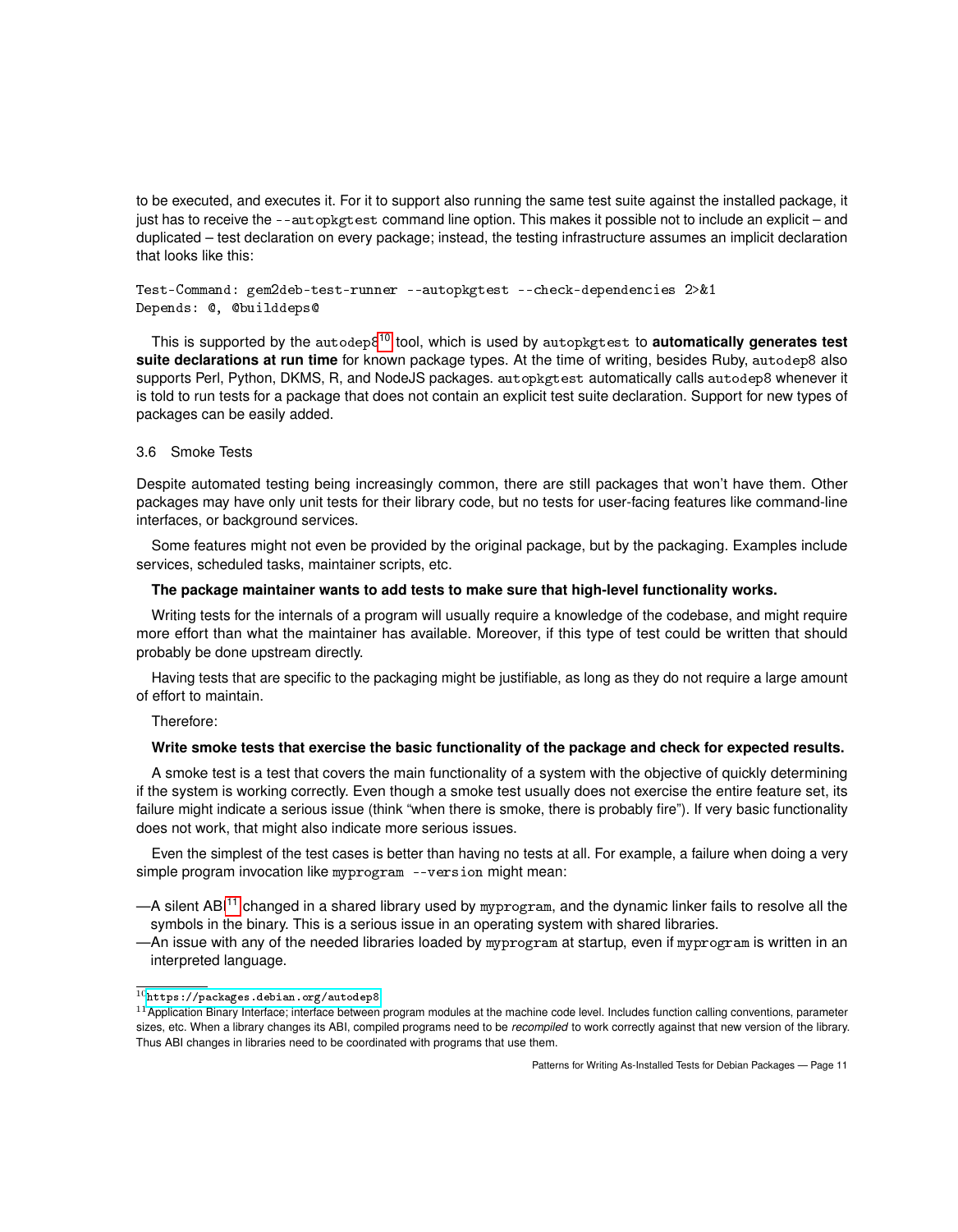—A compiler issue that causes myprogram to contain an invalid instruction for a given processor model. —A failure in the packaging, that makes myprogram be installed to the wrong location.

Of course, having integration tests that exercise more than that is extremely useful in the long-term maintainability of the package. Such more elaborated tests can assist in detecting a wider range of unexpected changes in its environment (dependencies, underlying operating system semantics, etc).

chef is a system provisioning tool, which supports automating system configuration, such as installing packages, defining users and their credentials, managing configuration files, among several other tasks. This is the main part of a smoke test contained in the chef Debian package, written as a shell script:

```
1 run chef-solo -c debian/tests/config.rb -j debian/tests/node.json
2
  3 test_install_package() {
    assertTrue 'dpkg-query --show vim'
5 }
6
  . shunit2
```
The chef-solo call invokes the chef local client with a well known configuration, provided together with the test itself, which should cause the vim package to be installed (the details of how exactly that happens are out of scope here). Then, in test\_install\_package(), we test that the installation actually happened, using the shunit2 testing framework for shell scripts. For that to work properly, it means that chef itself is correctly installed and configured, and that the chef-solo had everything it needed in order to work properly in place. Extending this test program to test other aspects of the chef functionality would be a matter of extending the example configuration, and adding the corresponding tests for the desired effect.

#### 3.7 Record Interactive Session

Some packages have been around for a long time, since a time when automated testing was not so common place as it is now. Even today automated testing is not always 100% guaranteed. Also, when developing something experimental, it is not always easy to design automated tests because one might not know exactly what is being developed. And experimental software will often be shipped, sometimes to the despair of their developers.

## **You want to provide tests for a package that provides none.**

Some programs will have clear boundaries with its environment. Candidate boundaries are – in order of difficulty to test – command-line interfaces, listening server sockets, and graphical user interfaces.

Therefore:

# **Record sample interactions with the program in a way that they can be "played back" later as automated tests.**

Install the package on a clean testbed. Exercise it user interface, and verify that the results match the expected ones. Issue commands and verify whether their output matches the expected behavior. Then copy-and-paste the commands and their output into a test case.

The expected behavior will hopefully be explicitly documented. If that is not the case you may have to rely on your experience or on the experience of others about how the program in question is expected to behave.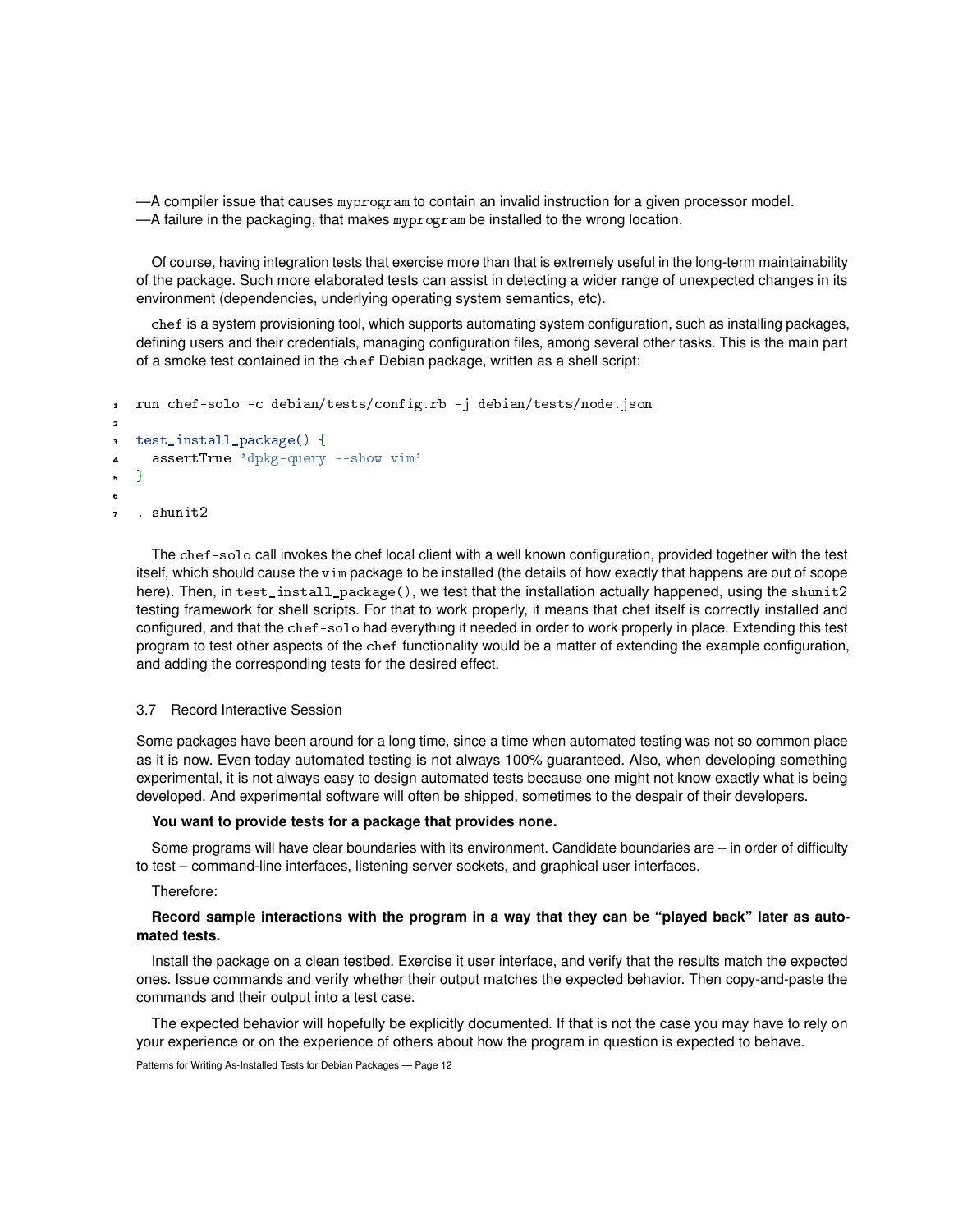Additionally, the exit status code of a program is an important part of its expected behavior, but it is usually not represented in console output. Make sure to take note on the relevant exit codes and their expected values.

Turning the output of the interactive session contents into executable test cases may be harder or easier, depending on the test tool in use. This pattern is *one way* of producing [Smoke Tests.](#page-10-0)

clitest is a tool that will read files formatted like an interactive console session, and replay them as a test case. For example, at the time of writing, the file examples/cut.txt inside the clitest source code contains the following:

```
$ echo "one:two:three:four:five:six" | cut -d : -f 1
one
$ echo "one:two:three:four:five:six" | cut -d : -f 4
four
$ echo "one:two:three:four:five:six" | cut -d : -f 1,4
one:four
$ echo "one:two:three:four:five:six" | cut -d : -f 4,1
one:four
$ echo "one:two:three:four:five:six" | cut -d : -f 1-4
one:two:three:four
$ echo "one:two:three:four:five:six" | cut -d : -f 4-
four:five:six
```
That file could well be – and probably was – just copy-and-pasted from a console session where the prompt is a \$ sign. It can be directly fed into clitest, which will replay the commands, and check their output against the output previously recorded:

```
$ clitest examples/cut.txt
#1 echo "one:two:three:four:five:six" | cut -d : -f 1
#2 echo "one:two:three:four:five:six" | cut -d : -f 4
#3 echo "one:two:three:four:five:six" | cut -d : -f 1,4
#4 echo "one:two:three:four:five:six" | cut -d : -f 4,1
#5 echo "one:two:three:four:five:six" | cut -d : -f 1-4
#6 echo "one:two:three:four:five:six" | cut -d : -f 4-
OK: 6 of 6 tests passed
```
clitest makes it very easy to record interactive sessions as test cases. It also has options for checking exit statuses, approximate output checks with pattern matching, useful checks for programs that produce nondeterminisc output, etc.

GUI programs can be tested in similar way by using tool that can simulate user interactions. Depending on the technique used, and on whether the testing tool has access to the GUI internals, such tests may be more or less fragile.

# 4. KNOWN USES OF AUTOMATED AS-INSTALLED TESTS

The Debian project is a heavy user of Automated As-Installed Tests, which is the context in which this paper was originated, and where the patterns were observed.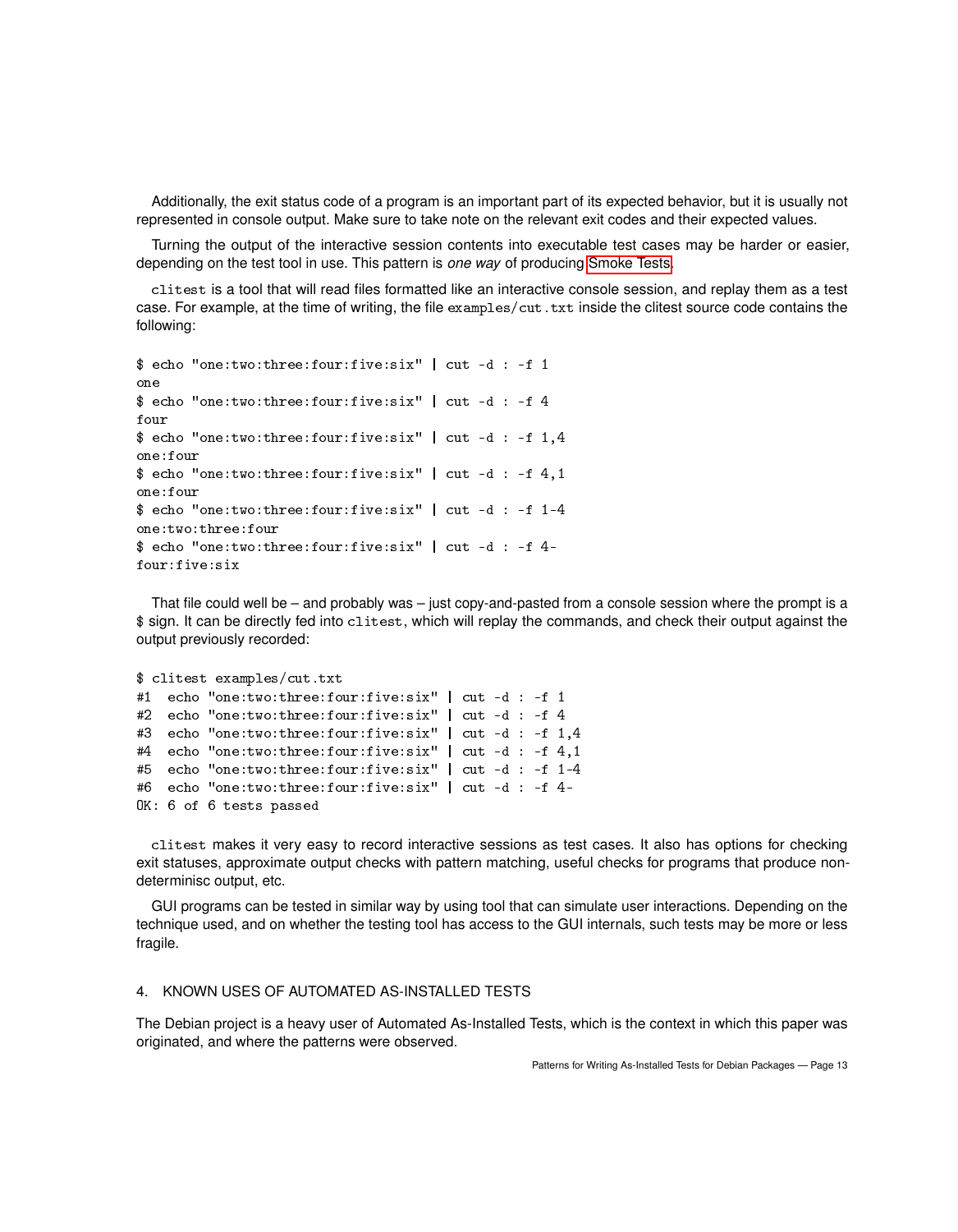Ubuntu<sup>[12](#page-0-0)</sup>, another operating system which is based on Debian and shares a large part of Debian packages, also uses DEP-8 tests and autopkgtest in their own infrastructure<sup>[13](#page-0-0)</sup>, going one step beyond: in Ubuntu, updated packages are only promoted to the version under test that is normally available for end-users when they do not cause regressions in their test suite status, or in the test suite status of the packages that depend on them.

The OpenStack<sup>[14](#page-0-0)</sup> project also makes use of as-installed tests. Tempest<sup>[15](#page-0-0)</sup> is a OpenStack subproject that consists of a integration test suite that is designed to be run against an existing cloud platform setup, be it a test OpenStack installation in a single server or a full-blown cloud platform deployed onto dozens of servers in a datacenter. Tempest is also designed to only use the exposed APIs of an OpenStack deployment and to not interact directly with implementation details such as databases or virtualization hypervisors. The OpenStack project uses Tempest as a quality assurance during development by automatically deploying the latest version of all its components to a test infrastructure and then running Tempest against it. New OpenStack releases are also required to pass the Tempest test suite, as are e.g. the OpenStack packages provided in Debian.

## 5. RELATED PATTERNS

Automate First (J. Yoder, Wirfs-Brock, and Washizaki 2016) describes aspects related to test automation in agile development processes, and contains precious insights on what and when to automate processes, including testing.

Many, if not all, of the XUnit Test Patterns (Meszaros 2006) and patterns for Test-Driven Development (E. Guerra et al. 2013) can be applied in the context of testing packages. The Test Smells listed by Meszaros (Meszaros 2006) are also a factor to keep in mind on all testing activities.

There are also sets of patterns for testing specific types of systems, such as Web Applications (M. Aniche, Guerra, and Gerosa 2014) and distributed systems (E. Guerra et al. 2014).

#### 6. CONCLUSION

This paper presented a pattern language for handling test automation in large software collections, such as GNU/Linux distributions, based on the author's experience in the Debian project. The presented patterns help when planning and designing functional tests targetted at production-like environments, with the aim of reproducing as faithfully as possible the environment where software products will be deployed and executed.

The patterns cover the handling of issues arising from the difference between development and production-like environments, as well as solutions for writing new, exclusive tests for as-installed functional tests.

## Acknowledgements

This paper has improved significantly since its first draft due to contributions by several people. Ayla Rebouças shepherded the paper leading up to SugarloafPLoP'16 and provided valuable feedback. Pedro Martos, Renato Cordeiro Ferreira, Alessandro Leite, Tiago Boldt Sousa, Joe Yoder, and Ralph Johnson provided comprehensive feedback during the SugarloafPLoP'16 writers' workshop.

 $^{12}{\tt htts://www.ubuntu.com/}$ 

 $^{13}$ <https://autopkgtest.ubuntu.com/>

<sup>14</sup><https://www.openstack.org/>

 $15$ <https://github.com/openstack/tempest>